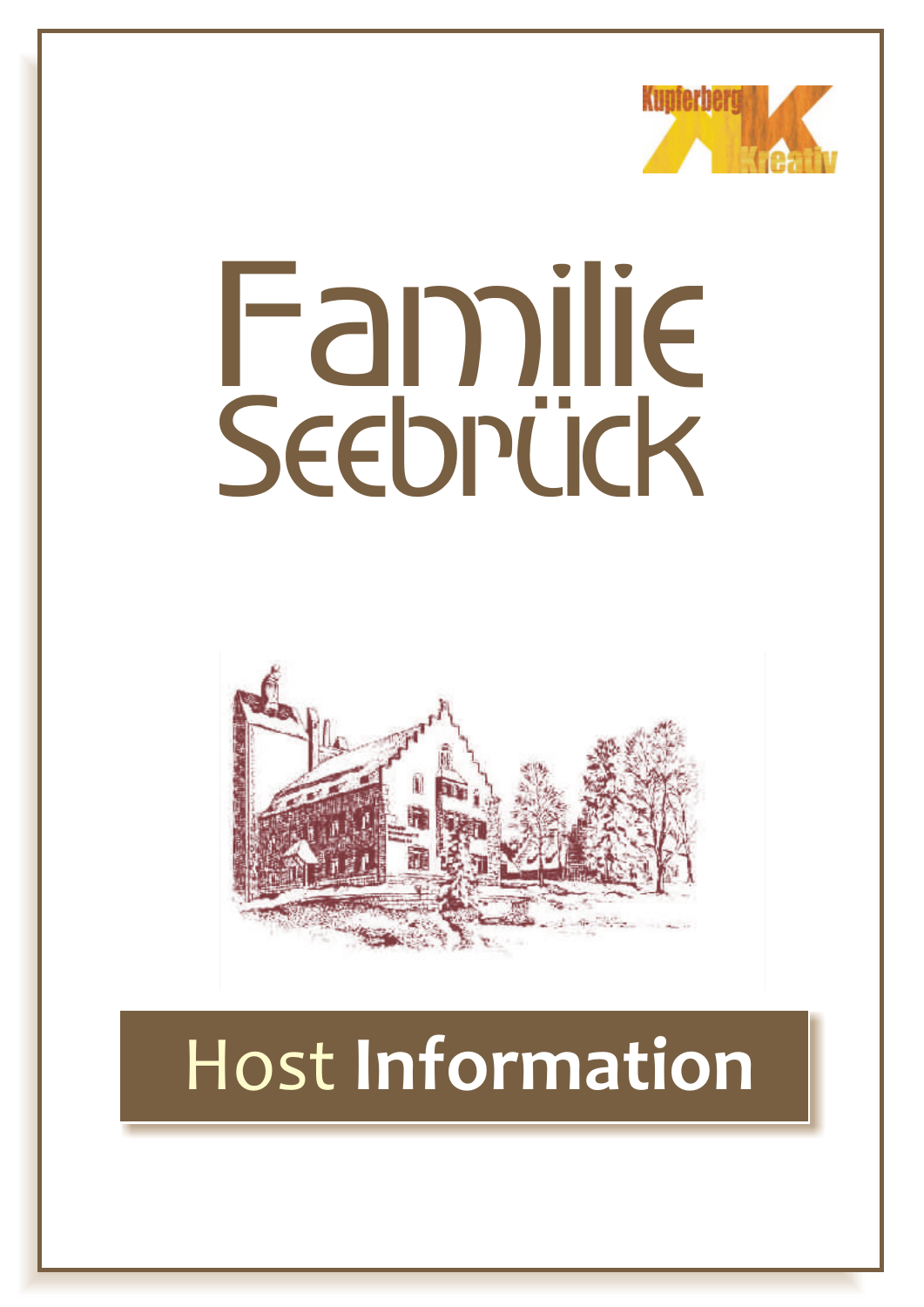

## Instruction

#### Content:

- Ü Print Instruction (*Has to be read first*)
- $\supset$  1 Host Information
- Ü 1 Invitation (*please print out according to the number of participants*)
- Ü Evidence folder (*Introduction letter, 4 signet rings*)
- Ü Evidence folder Crime scene (*5 pieces*)
- $\bigcirc$  Text notes 1<sup>st</sup> round (11 notes)
- **◯** Evidence folder 2<sup>nd</sup> round (10 pieces)
- $\bigcirc$  Text notes 3<sup>rd</sup> round (11 notes)
- Evidence folder 4<sup>th</sup> round (10 pieces)
- $\supset$  11 character profiles
- $\supset$  1 solution

#### **Preface:**

A murder has happened. All members of the crime game are suspicious to have committed the murder. Everybody is suspicious, has no or at least only an unsatisfactory alibi and everybody has had at least one motive to have committed the crime. But after all only one of you committed the murder. It is your task to find out who the murderer is. Therefore, you have to ask each other in order to find the murderer. At the same time, you will obtain different evidence and several text notes, which all players have to use wisely in order to get more information about the murderer. It is mentioned in the character profiles whether you are allowed to lie or not. This is depends on your involvement in the murder. If you are asked a question and you don't know the answer or you also can't know, you have to make something up. During the game it is not allowed to read in the character profiles. Therefore, it is very important that you memorize your character profile very well. If you want to, you can take some notes of your profile on an extra sheet of paper. The game manager will hand out evidence that will incriminate you at some point of the game. Thus, spontaneous reactions are necessary and will increase the fun and suspense of the game.

#### **Game Development:**

- 1. You need 11 team-mates, who should be invited by using the special invitation cards. It is best if you assume the role of the game manager. Even if you don't have an own character profile, can you take part in the game because you can prepare the whole game without knowing the solution. Please pay attention to the extra notes, if you have less than 11 team-mates.
- 2. For the game you prepare everything. Regarding the decoration of the room you can use your fantasy. A decoration tip: You can use a small beer barrel since the crime game takes place in a brewery.
- 3. You present or read out the **initial situation** when all members of the crime game are present (see right side).Now, everybody receives his or her character profile. Everybody has got 30 minutes to get to know the **character profile**. It is best when the members have a quit place to study the profile. During that time period, the team-mates should NOT talk with each other. *(If you have a lot of time for planning your crime event, you can also send the character profiles together with the invitation. This means that the members already know their profile when they come to the crime game. In that case, they also have the possibility to dress up according to their characters which they present during the game).*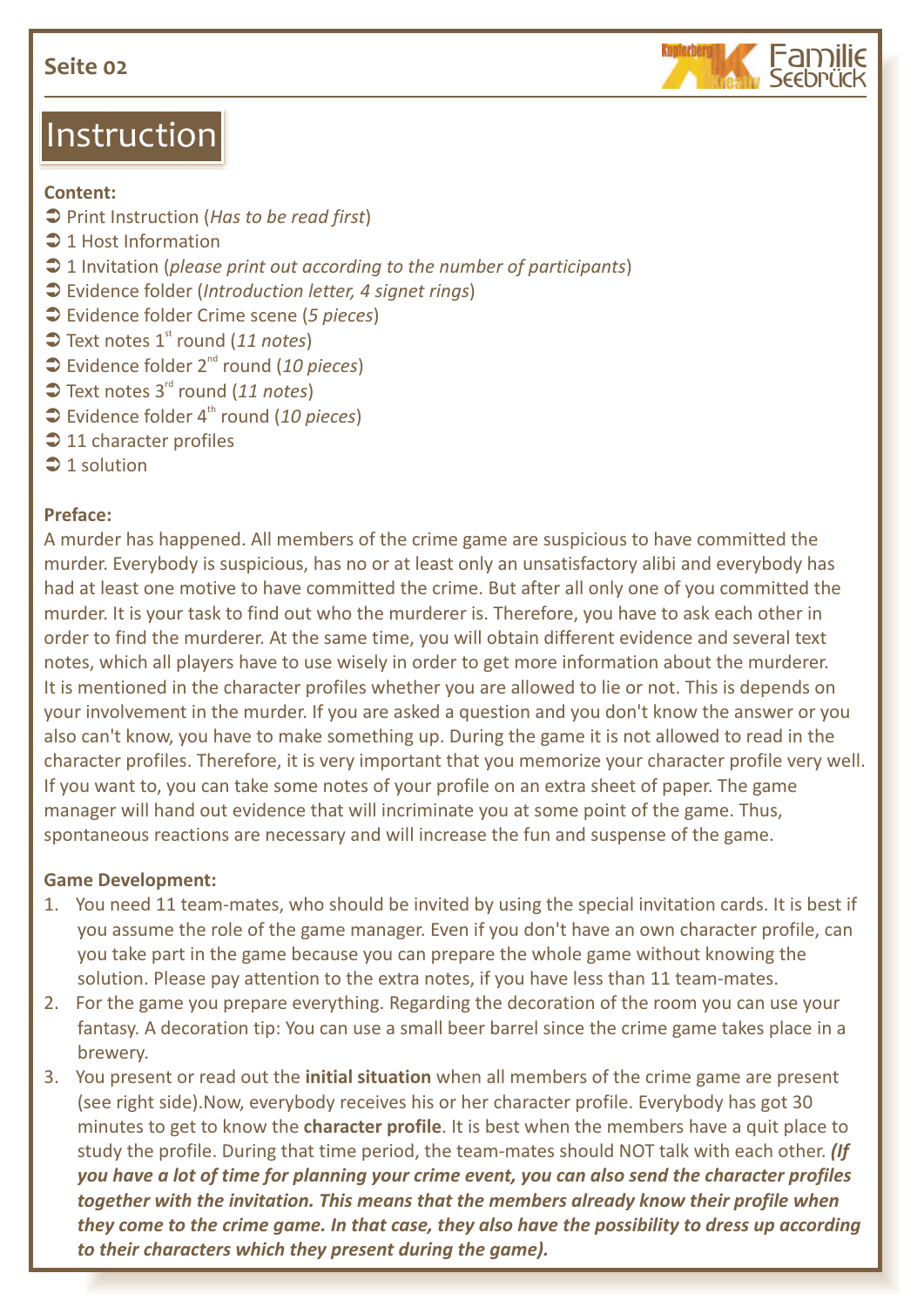4. All members meet at the arranged time and game place.

Familie Seebrück

- 5. Since you are the game manager, you open the game by reading out the **opening letter**. Afterwards everybody introduces him- or herself.
- 6. Now, you open the evidence folder "**Crime Scene**" and present all the evidence (*0.1 until 0.5*) Nimm Dir als Spielleiter in jeder Runde dieses Gastgeberheft zu Hilfe.
- 7. If you are sure that the whole evidence from the crime scene was discussed, you can present the **text notes for the first round** (*1.1 until 1.11*). The new information should be discussed again. Everybody should do this, except if a note was already mentioned earlier. Again it is necessary that everybody asks questions and that those questions are answered one after the other. Please make sure that not everybody talks at the same time. This will make it very difficult to discuss the evidence and notes in detail. Of course also other questions can be asked that are not directly linked to the notes or evidence but might be useful in solving the crime.
- 8. If you are sure that all notes from the first round were discussed, you can pass around the evidence form the folder "**Evidence 2nd round**" (*2.1 until 2.10*). There are no rules concerning who gets what. You need to decide that spontaneously. It is just important that nobody gets evidence that will blame him or her directly. Again the team-mates should ask questions and answer them one after another.
- 9. 1.)If you are sure that everything was discussed, you can pass around the **text notes for the third round** (*3.1 until 3.11*).
- 10 When the third round is finished, you can pass around the evidence from the folder "**Evidence 4th round**" (*4.1. until 4.10*).
- 11. If again everything was discussed, you are now coming close to the end. Once again everybody has time to ask his or her last question.
- 12. Now everybody says who he or she would like to surrender. If possible with a short explanation.
- 13. The person who receives the most votes will be surrendered. If there is a tie both team-mates will be surrendered.
- 14. 1.)The game manager reads out the **solution**.

**Information for the game manger, if he or she would like to assume a character in the game:**If you don't know the solution yourself, when you don't read the character profiles of the other members while preparing the game and when you don't read the text notes of the other teammates, you can take part in the game. You then represent one character and the game manger at the same time.

#### **Initial Situation:**

You are all members of the Seebrück Family. You are all related with each other – which means that you have a father, mother, aunt, children etc. You are the owners of the Seebrück Brewery. You live in Höxter Corvey, which is approximately 60 kilometres away from Paderborn. Brewery, office and the residential house (in which all family members live) are all on one real estate. The Family Fabriciano lives next-door. This is your biggest beer rival and you have hated each other for a very long time.

Today we have Saturday the 16th of November 2002. On Friday November 15th the daughter of the Family Fabriciano, Giovanna, was murdered. One of you is the murderer.